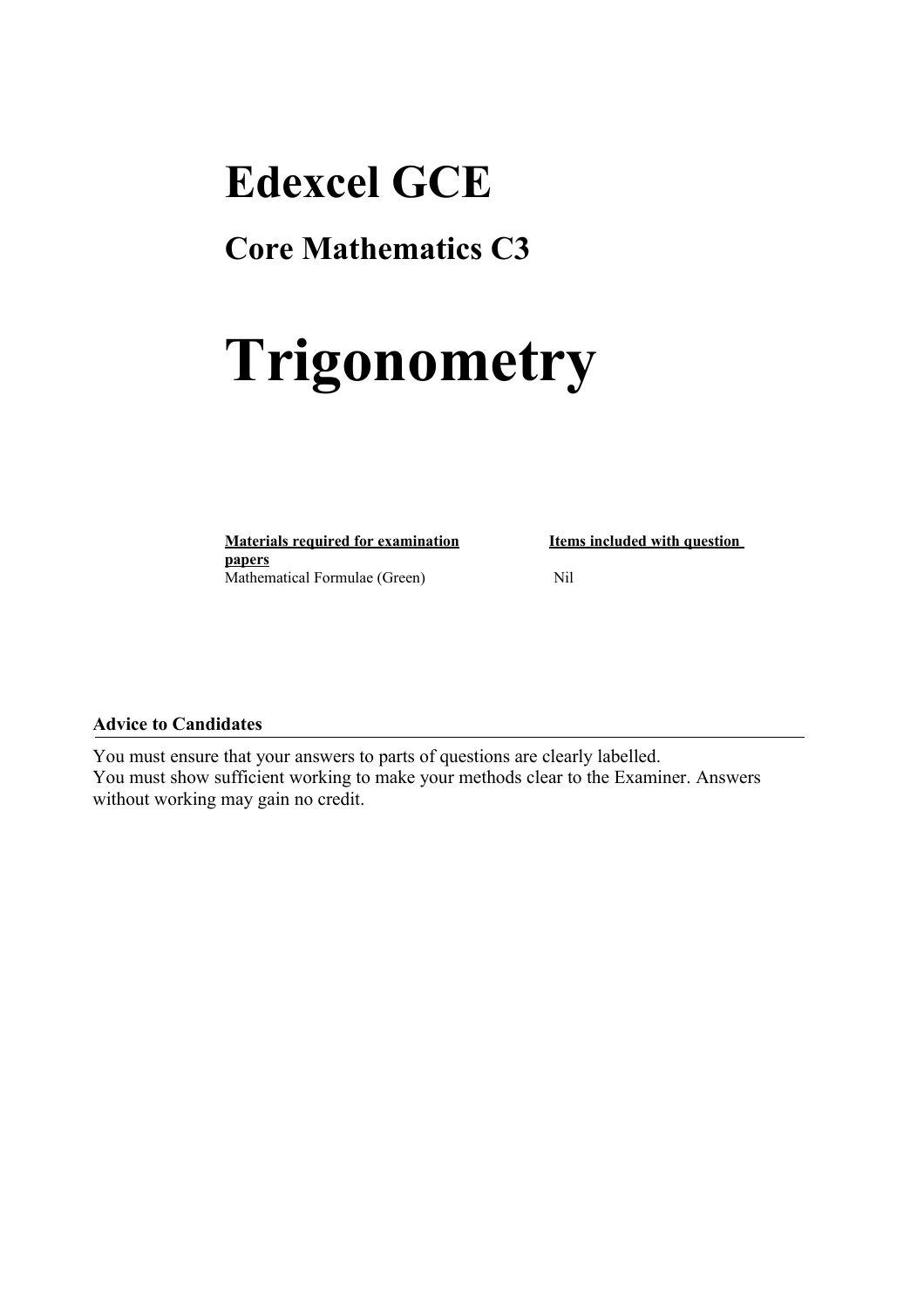- **1.** (*a*) Use the identity  $\cos^2 \theta + \sin^2 \theta = 1$  to prove that  $\tan^2 \theta = \sec^2 \theta 1$ .
	- (*b*) Solve, for  $0 \le \theta < 360^{\circ}$ , the equation

$$
2 \tan^2 \theta + 4 \sec \theta + \sec^2 \theta = 2.
$$

**(6)**

**(2)**

- **2.** (*a*) Write down sin 2*x* in terms of sin *x* and cos *x*. **(1)**
	- (*b*) Find, for  $0 \le x \le \pi$ , all the solutions of the equation

$$
\csc x - 8 \cos x = 0.
$$

giving your answers to 2 decimal places.

**3.** Find the equation of the tangent to the curve  $x = \cos(2y + \pi)$  at  $\left(0, \frac{\pi}{4}\right)$  $\left(0,\frac{\pi}{4}\right)$  $\overline{\phantom{a}}$ ſ 4  $0, \frac{\pi}{4}$ .

Give your answer in the form  $y = ax + b$ , where *a* and *b* are constants to be found.

**(6)**

**(4)**

**(5)**

**4.** (*a*) (i) By writing  $3\theta = (2\theta + \theta)$ , show that

$$
\sin 3\theta = 3 \sin \theta - 4 \sin^3 \theta.
$$

(ii) Hence, or otherwise, for  $0 < \theta < \frac{\pi}{3}$ , solve

$$
8\sin^3\theta - 6\sin\theta + 1 = 0.
$$

Give your answers in terms of  $\pi$ .

**(5)**

(*b*) Using  $\sin (\theta - \alpha) = \sin \theta \cos \alpha - \cos \theta \sin \alpha$ , or otherwise, show that

$$
\sin 15^\circ = \frac{1}{4} (\sqrt{6} - \sqrt{2}).
$$
 (4)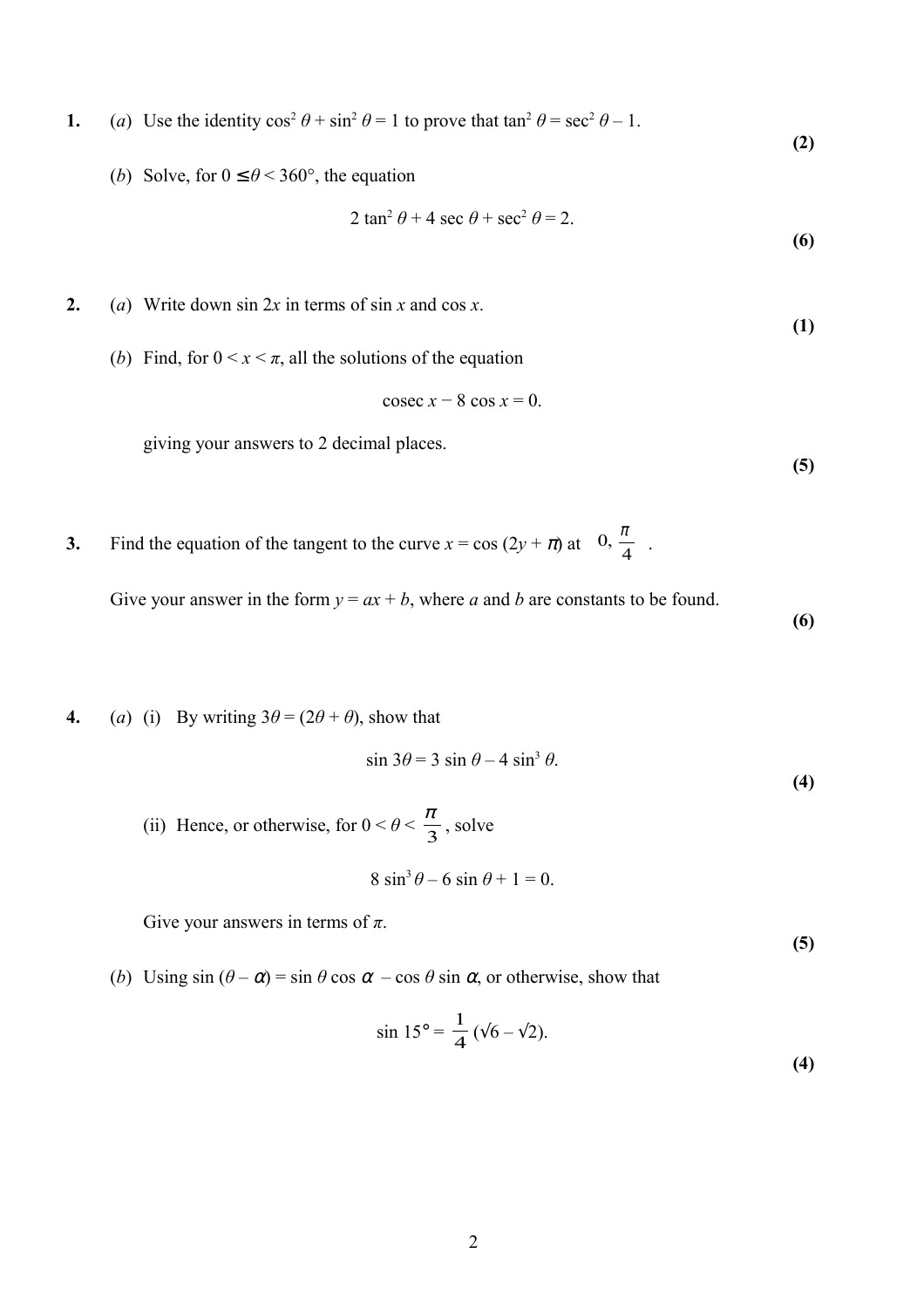**5.** (*a*) Given that  $\sin^2 \theta + \cos^2 \theta \equiv 1$ , show that  $1 + \cot^2 \theta \equiv \csc^2 \theta$ .

(*b*) Solve, for  $0 \le \theta < 180^{\circ}$ , the equation

$$
2 \cot^2 \theta - 9 \csc \theta = 3,
$$

giving your answers to 1 decimal place.

**(6)**

**(2)**

**6.** (*a*) Use the double angle formulae and the identity

$$
\cos(A + B) \equiv \cos A \cos B - \sin A \sin B
$$

to obtain an expression for cos 3*x* in terms of powers of cos *x* only.

**(4)**

(*b*) (i) Prove that

$$
\frac{\cos x}{1+\sin x} + \frac{1+\sin x}{\cos x} \equiv 2 \sec x, \qquad x \neq (2n+1)\frac{\pi}{2}.
$$
\n(4)

(ii) Hence find, for  $0 \le x \le 2\pi$ , all the solutions of

$$
\frac{\cos x}{1+\sin x} + \frac{1+\sin x}{\cos x} = 4.
$$
 (3)

**7.** (*a*) Given that  $\sin^2 \theta + \cos^2 \theta = 1$ , show that  $1 + \tan^2 \theta = \sec^2 \theta$ .

(*b*) Solve, for  $0 \le \theta \le 360^{\circ}$ , the equation

$$
2 \tan^2 \theta + \sec \theta = 1,
$$

giving your answers to 1 decimal place.

**(6)**

**(5)**

**(2)**

**8.** (*a*) By writing sin  $3\theta$  as sin ( $2\theta + \theta$ ), show that

$$
\sin 3\theta = 3 \sin \theta - 4 \sin^3 \theta.
$$

(b) Given that 
$$
\sin \theta = \frac{\sqrt{3}}{4}
$$
, find the exact value of  $\sin 3\theta$ . (2)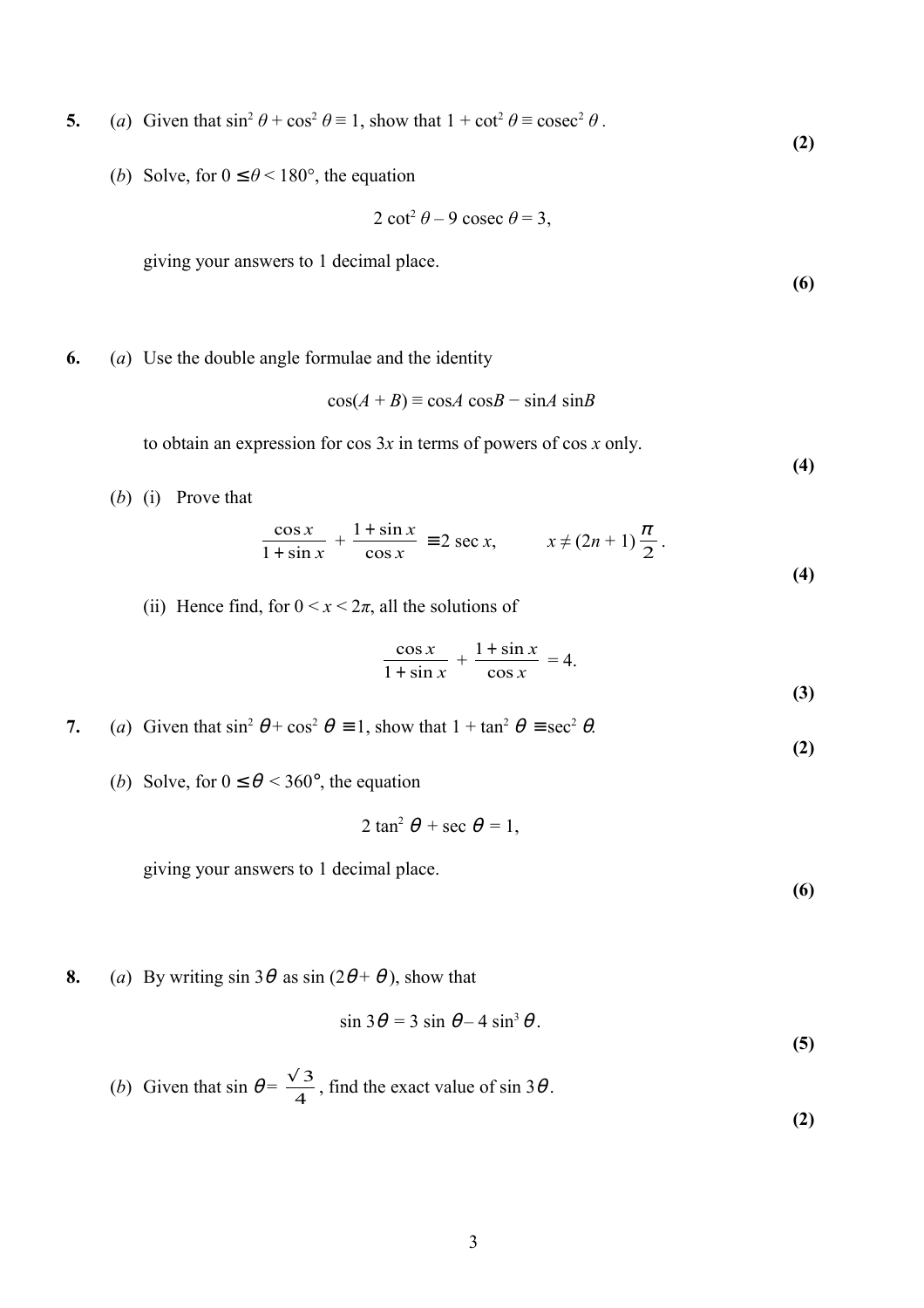**9.** (*a*) Prove that

$$
\frac{\sin \theta}{\cos \theta} + \frac{\cos \theta}{\sin \theta} = 2 \csc 2\theta, \quad \theta \neq 90n^{\circ}.
$$
 (4)

- (*b*) Sketch the graph of  $y = 2$  cosec  $2\theta$  for  $0^\circ < \theta < 360^\circ$ .
- (*c*) Solve, for  $0^{\circ} < \theta < 360^{\circ}$ , the equation

$$
\frac{\sin\theta}{\cos\theta} + \frac{\cos\theta}{\sin\theta} = 3
$$

giving your answers to 1 decimal place.

**(6)**

**(2)**

**10.** (i) Prove that

$$
\sec^2 x - \csc^2 x \equiv \tan^2 x - \cot^2 x.
$$
 (3)

(ii) Given that

$$
y = \arccos x
$$
,  $-1 \le x \le 1$  and  $0 \le y \le \pi$ ,

(a) express arcsin 
$$
x
$$
 in terms of  $y$ .

(*b*) Hence evaluate arccos  $x + \arcsin x$ . Give your answer in terms of  $\pi$ .

**(1)**

**(2)**

 **(2)**

- **11.** (*a*) Using  $\sin^2 \theta + \cos^2 \theta = 1$ , show that the cosec<sup>2</sup>  $\theta \cot^2 \theta = 1$ .
	- (*b*) Hence, or otherwise, prove that

$$
\csc^4 \theta - \cot^4 \theta \equiv \csc^2 \theta + \cot^2 \theta.
$$
 (2)

(*c*) Solve, for  $90^{\circ} < \theta < 180^{\circ}$ ,

$$
\csc^4 \theta - \cot^4 \theta = 2 - \cot \theta.
$$
 (6)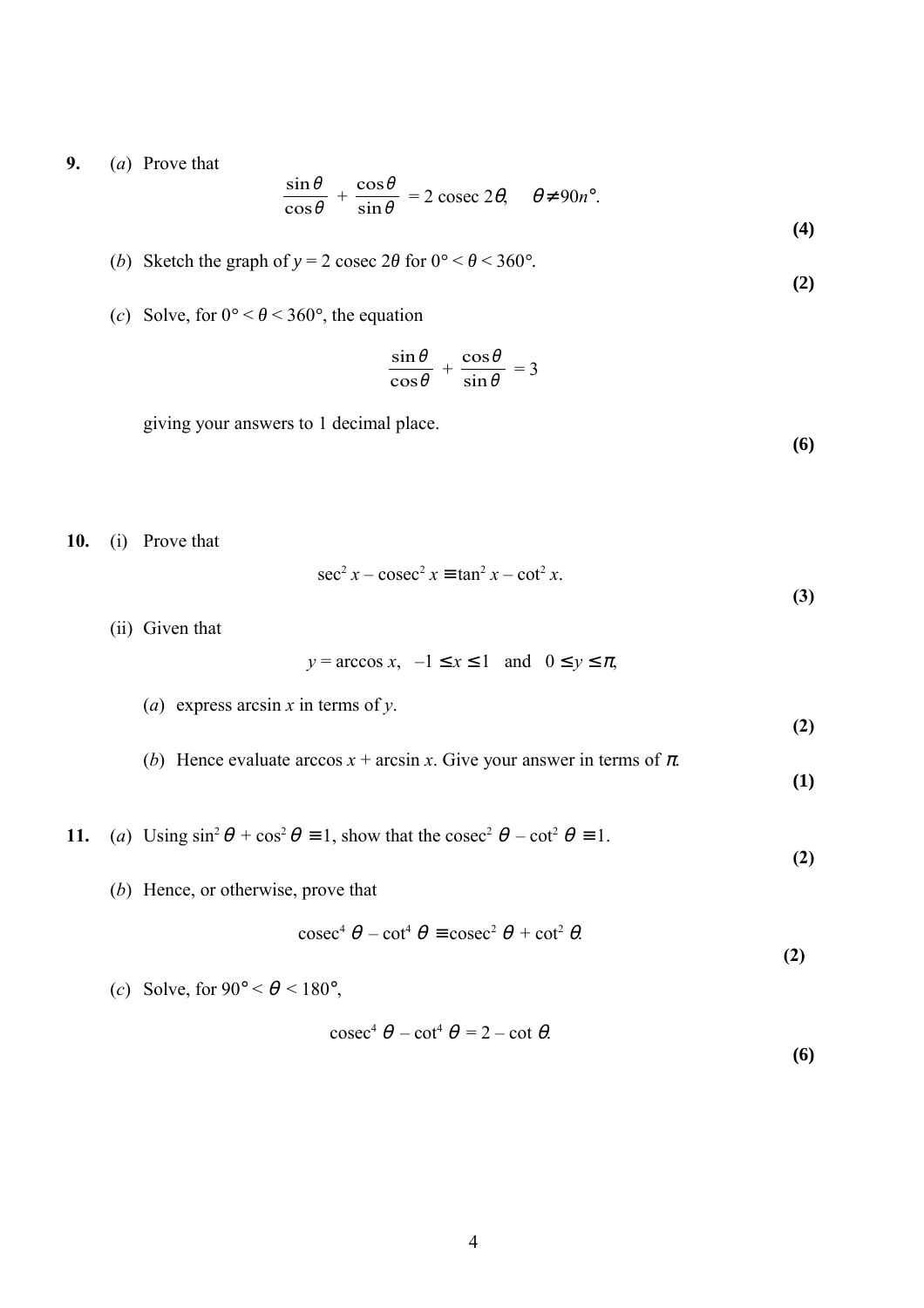**12.** (*a*) Given that  $\cos A = \frac{3}{4}$ , where  $270^{\circ} < A < 360^{\circ}$ , find the exact value of  $\sin 2A$ .

(b) (i) Show that 
$$
\cos\left(2x + \frac{\pi}{3}\right) + \cos\left(2x - \frac{\pi}{3}\right) \equiv \cos 2x.
$$
 (3)

Given that

$$
y = 3 \sin^2 x + \cos \left( 2x + \frac{\pi}{3} \right) + \cos \left( 2x - \frac{\pi}{3} \right),
$$
  
(ii) show that  $\frac{dy}{dx} = \sin 2x$ . (4)

### **13.** (*a*) Show that

(i) 
$$
\frac{\cos 2x}{\cos x + \sin x} \equiv \cos x - \sin x, \quad x \neq (n - \frac{1}{4})\pi, n \in \mathbb{Z},
$$
 (2)

(ii) 
$$
\frac{1}{2} (\cos 2x - \sin 2x) \equiv \cos^2 x - \cos x \sin x - \frac{1}{2}
$$
. (3)

(*b*) Hence, or otherwise, show that the equation

$$
\cos \theta \left( \frac{\cos 2\theta}{\cos \theta + \sin \theta} \right) = \frac{1}{2}
$$

can be written as

$$
\sin 2\theta = \cos 2\theta.
$$

(*c*) Solve, for  $0 \le \theta \le 2\pi$ ,

$$
\sin 2\theta = \cos 2\theta,
$$

giving your answers in terms of  $\pi$ .

 **(4)**

**(3)**

**(5)**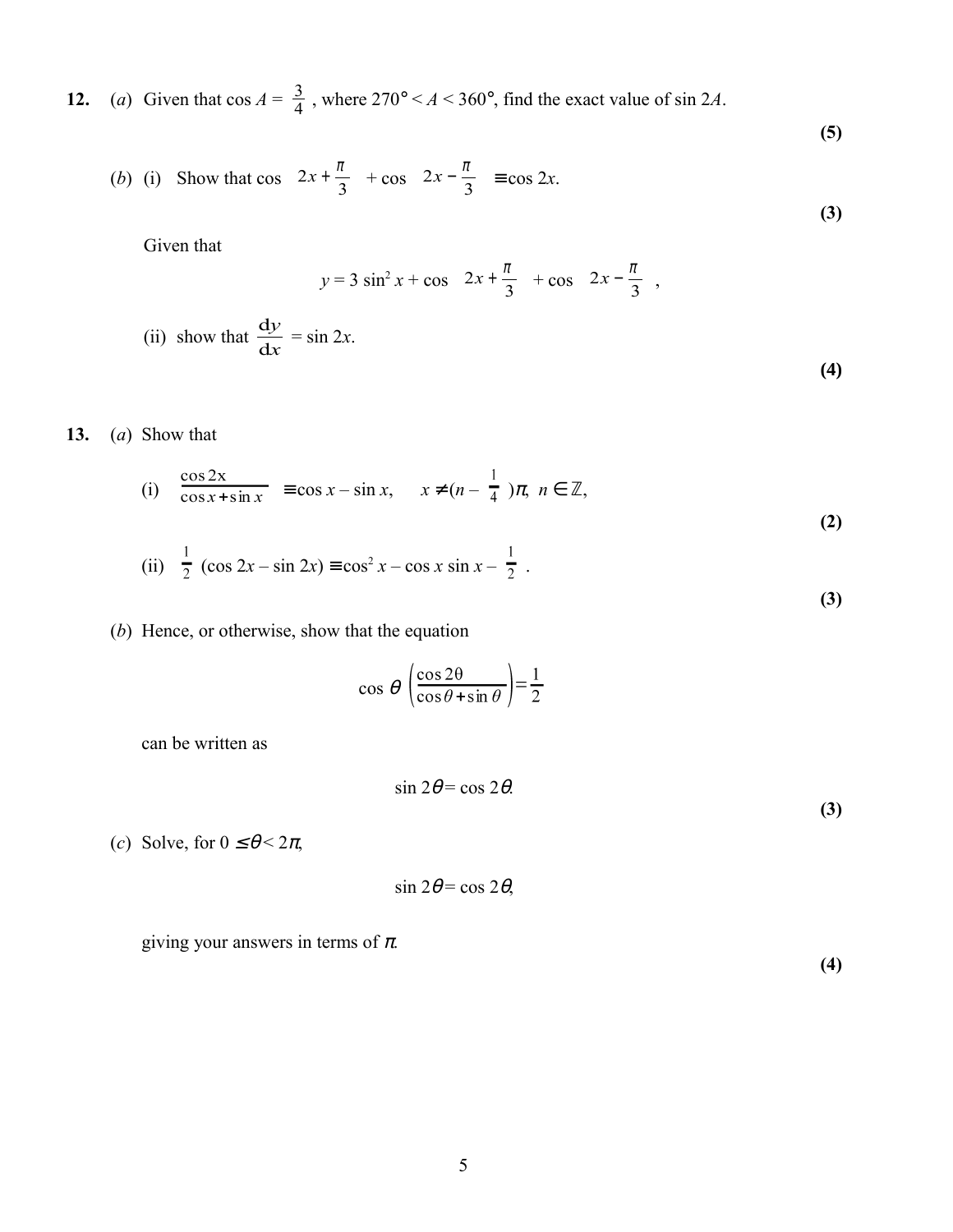

Figure 1 shows an oscilloscope screen.

The curve on the screen satisfies the equation  $y = \sqrt{3} \cos x + \sin x$ .

(*a*) Express the equation of the curve in the form  $y = R \sin(x + \alpha)$ , where *R* and  $\alpha$  are constants,  $R > 0$  and  $0 < \alpha < \frac{\pi}{2}$ .

$$
(4)
$$

- (*b*) Find the values of *x*,  $0 \le x \le 2\pi$ , for which  $y = 1$ . **(4)**
- **15.** A curve *C* has equation

$$
y = 3\sin 2x + 4\cos 2x, \quad -\pi \le x \le \pi.
$$

The point  $A(0, 4)$  lies on *C*.

(*a*) Find an equation of the normal to the curve *C* at *A*.

**(5)**

- (*b*) Express *y* in the form *R* sin( $2x + a$ ), where  $R > 0$  and  $0 < \alpha < \frac{\pi}{2}$ . Give the value of  $\alpha$  to 3 significant figures.
- (*c*) Find the coordinates of the points of intersection of the curve *C* with the *x*-axis. Give your answers to 2 decimal places.

**(4)**

**(4)**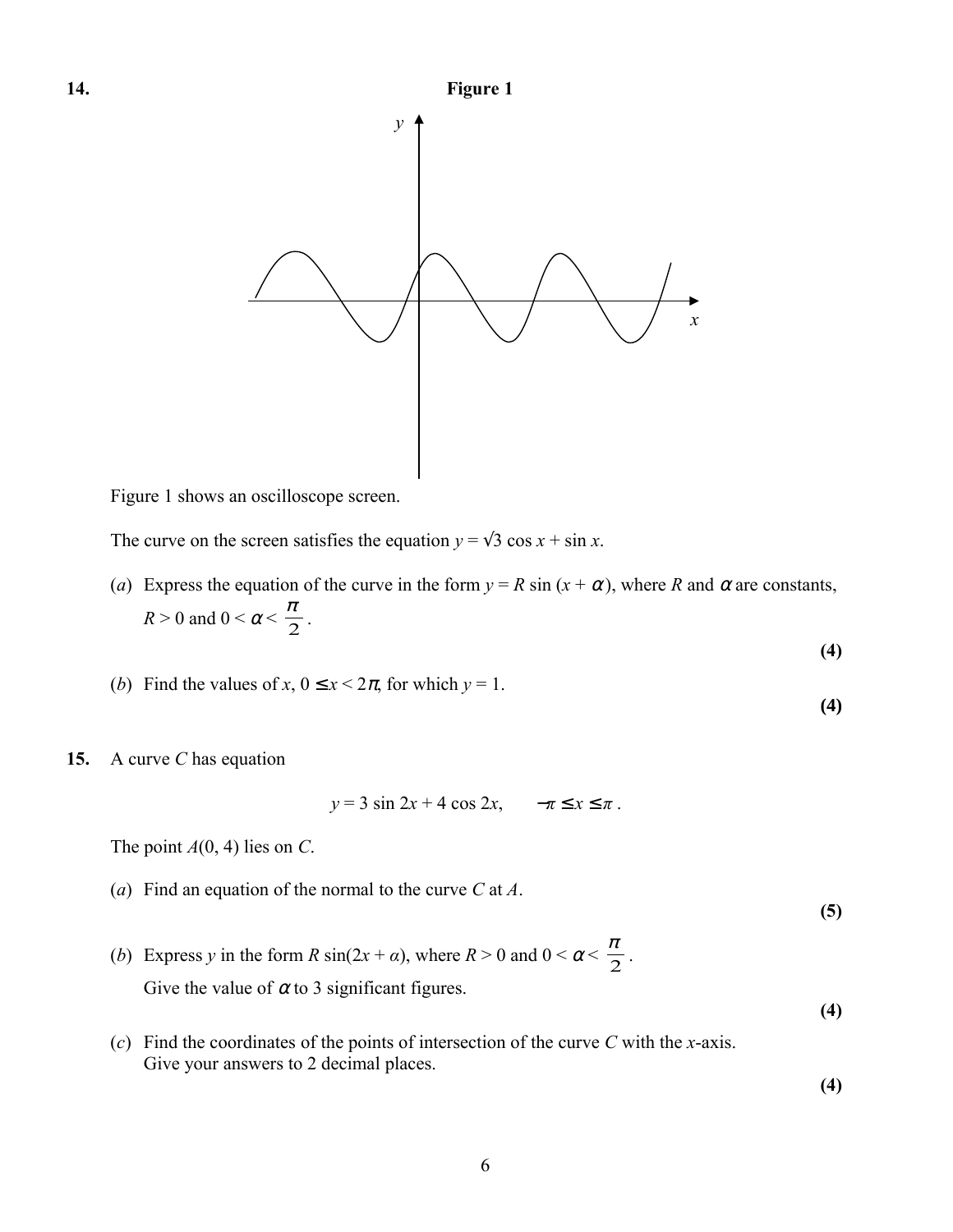16. 
$$
f(x) = 12 \cos x - 4 \sin x.
$$

Given that  $f(x) = R \cos(x + \alpha)$ , where  $R \ge 0$  and  $0 \le \alpha \le 90^{\circ}$ ,

- (*a*) find the value of *R* and the value of  $\alpha$ .
- (*b*) Hence solve the equation

$$
12\cos x - 4\sin x = 7
$$

for  $0 \le x < 360^{\circ}$ , giving your answers to one decimal place.

- (*c*) (i) Write down the minimum value of  $12 \cos x 4 \sin x$ .
	- (ii) Find, to 2 decimal places, the smallest positive value of *x* for which this minimum value occurs.
- **17.** (*a*) Express 3 cos  $\theta$  + 4 sin  $\theta$  in the form *R* cos ( $\theta$  *α*), where *R* and *α* are constants,  $R > 0$ and  $0 < \alpha < 90^\circ$ .
	- (*b*) Hence find the maximum value of 3 cos  $\theta$  + 4 sin  $\theta$  and the smallest positive value of  $\theta$  for which this maximum occurs.

The temperature,  $f(t)$ , of a warehouse is modelled using the equation

$$
f(t) = 10 + 3 \cos(15t)^{\circ} + 4 \sin(15t)^{\circ}
$$
,

where *t* is the time in hours from midday and  $0 \le t < 24$ .

(*c*) Calculate the minimum temperature of the warehouse as given by this model.

**(2)**

**(4)**

**(5)**

**(1)**

**(2)**

**(4)**

**(3)**

(*d*) Find the value of *t* when this minimum temperature occurs.

**(3)**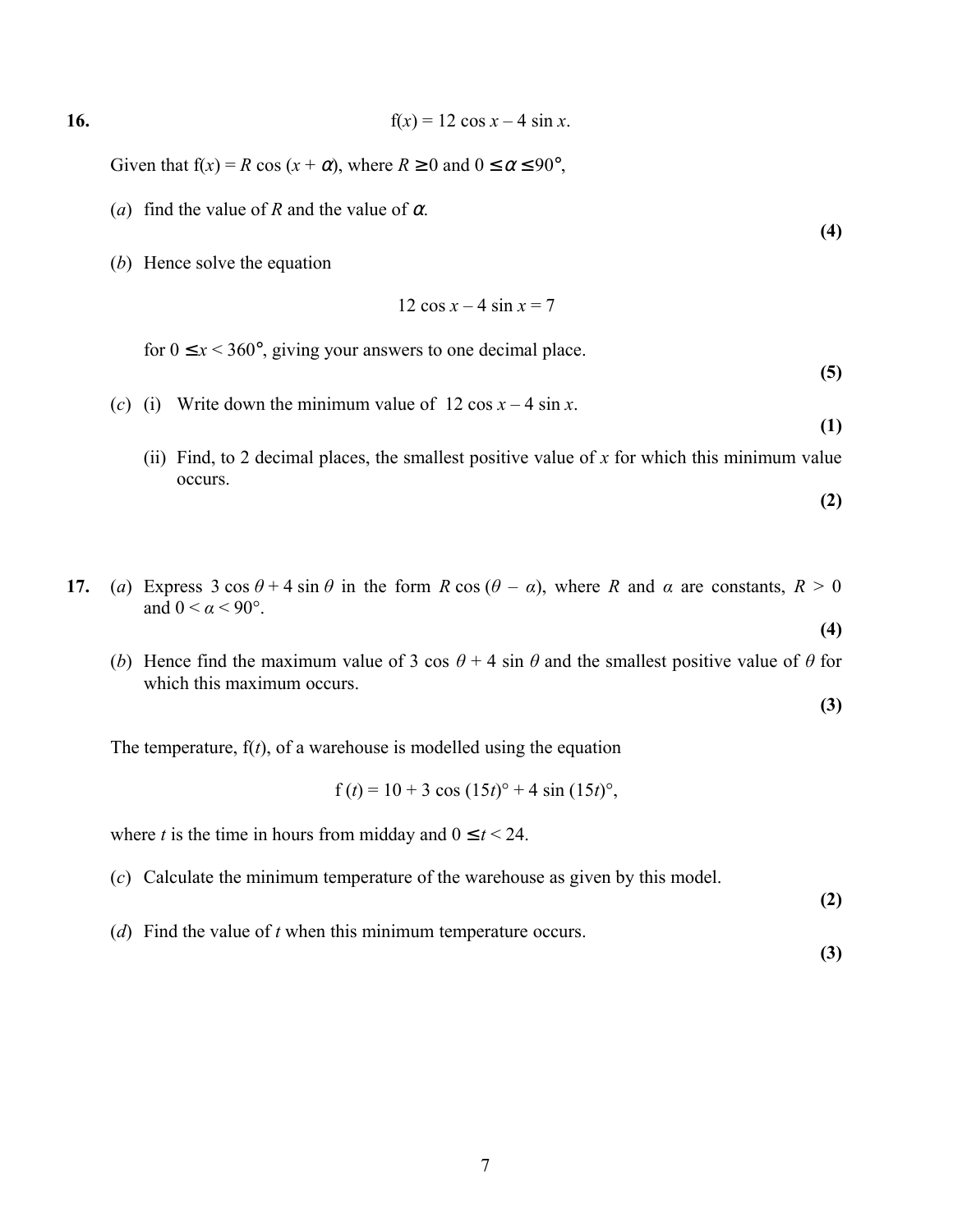18. 
$$
f(x) = 5 \cos x + 12 \sin x.
$$

Given that  $f(x) = R \cos(x - \alpha)$ , where  $R > 0$  and  $0 < \alpha < \frac{\pi}{2}$ ,

(*a*) find the value of *R* and the value of  $\alpha$  to 3 decimal places.

(*b*) Hence solve the equation

$$
5\cos x + 12\sin x = 6
$$

for  $0 \leq x \leq 2\pi$ .

(*c*) (i) Write down the maximum value of 5 cos  $x + 12 \sin x$ .

**(1)**

**(2)**

**(5)**

**(4)**

(ii) Find the smallest positive value of 
$$
x
$$
 for which this maximum value occurs. (2)

**19.** (*a*) Use the identity cos  $(A + B) = \cos A \cos B - \sin A \sin B$ , to show that

$$
\cos 2A = 1 - 2 \sin^2 A
$$

The curves  $C_1$  and  $C_2$  have equations

$$
C_1: y = 3 \sin 2x
$$
  

$$
C_2: y = 4 \sin^2 x - 2 \cos 2x
$$

(*b*) Show that the *x*-coordinates of the points where  $C_1$  and  $C_2$  intersect satisfy the equation

$$
4 \cos 2x + 3 \sin 2x = 2
$$
 (3)

(*c*) Express  $4\cos 2x + 3 \sin 2x$  in the form *R*  $\cos (2x - a)$ , where  $R > 0$  and  $0 < \alpha < 90^{\circ}$ , giving the value of  $\alpha$  to 2 decimal places.

**(3)**

(*d*) Hence find, for  $0 \le x < 180^\circ$ , all the solutions of

$$
4\cos 2x + 3\sin 2x = 2,
$$

giving your answers to 1 decimal place.

**(4)**